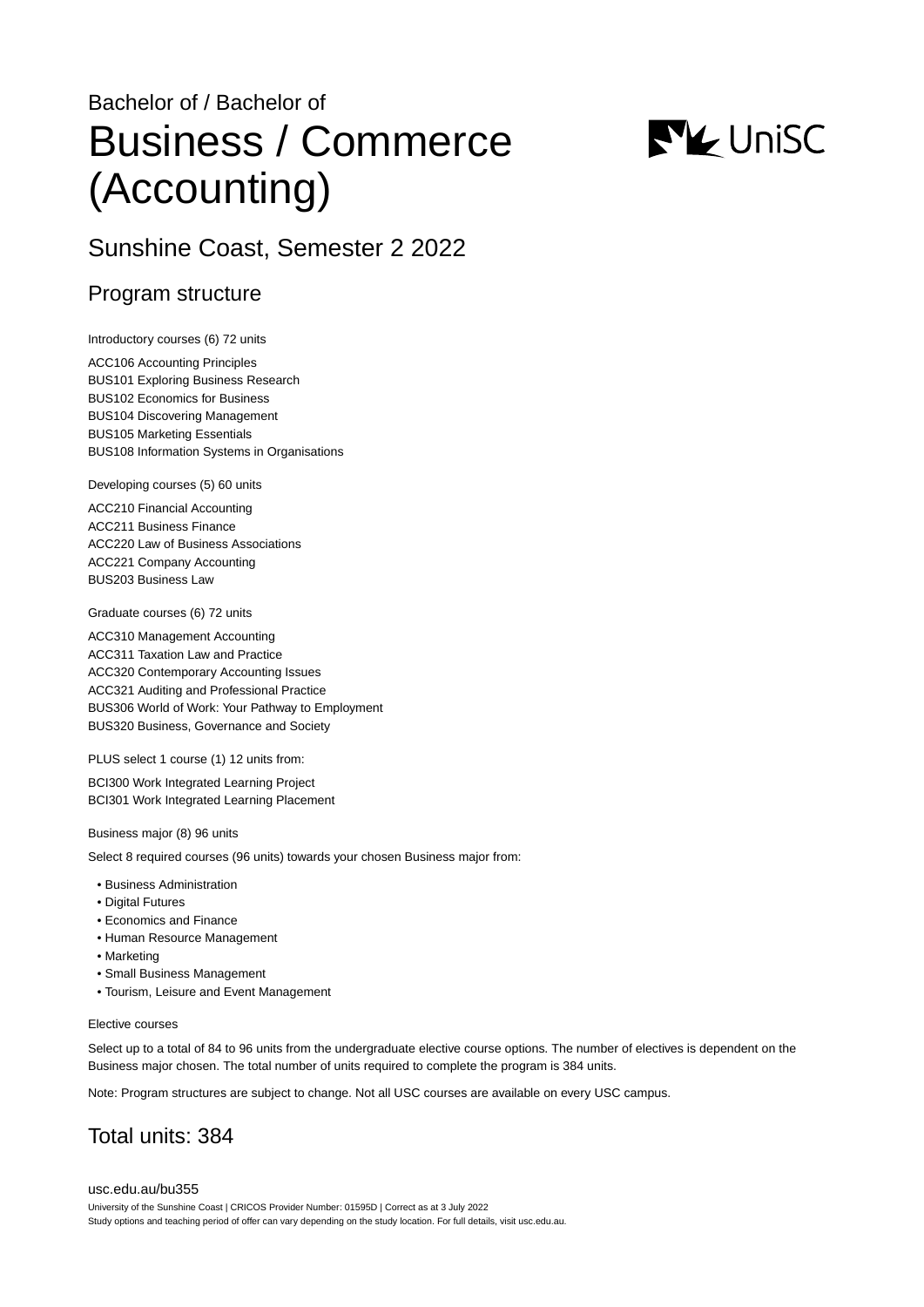# Study sequence

#### Year 1

#### Semester 2

| <b>COURSE</b>                               | SEMESTER OF OFFER<br>(SUNSHINE COAST) | <b>UNITS</b> | <b>REQUISITES</b>      |
|---------------------------------------------|---------------------------------------|--------------|------------------------|
| <b>ACC106 Accounting Principles</b>         | • Semester 1, Semester 2              | 12           | Anti:<br><b>BUS106</b> |
| <b>BUS101 Exploring Business Research</b>   | • Semester 1, Semester 2              | 12           |                        |
| <b>BUS105 Marketing Essentials</b>          | • Semester 1, Semester 2              | 12           |                        |
| BUS108 Information Systems in Organisations | • Semester 1, Semester 2              | 12           | Anti:<br><b>ACC108</b> |

#### Semester 1

| <b>COURSE</b>                        | SEMESTER OF OFFER<br>(SUNSHINE COAST) | <b>UNITS</b> | <b>REQUISITES</b> |
|--------------------------------------|---------------------------------------|--------------|-------------------|
| <b>BUS102 Economics for Business</b> | • Semester 1, Semester 2              | 12           |                   |
| <b>BUS104 Discovering Management</b> | • Semester 1, Semester 2              | 12           |                   |

PLUS select 2 courses towards your Business Major and/or elective courses from the undergraduate elective course options.

#### Year 2

#### Semester 2

| <b>COURSE</b>                       | SEMESTER OF OFFER<br>(SUNSHINE COAST) | <b>UNITS</b> | <b>REQUISITES</b>                                                          |
|-------------------------------------|---------------------------------------|--------------|----------------------------------------------------------------------------|
| <b>ACC210 Financial Accounting</b>  | • Semester 2                          | 12           | Pre:<br>ACC106                                                             |
| ACC220 Law of Business Associations | • Semester 2                          | 12           | Pre:<br>(BUS103 or BUS203) or<br>(LAW204 and enrolled in<br>Program AB311) |
|                                     |                                       |              | Anti:<br>LAW303                                                            |

PLUS select 2 courses towards your Business Major and/or elective courses from the undergraduate elective course options.

Semester 1

| <b>COURSE</b>                  | SEMESTER OF OFFER<br>(SUNSHINE COAST) | <b>UNITS</b> | <b>REQUISITES</b>     |
|--------------------------------|---------------------------------------|--------------|-----------------------|
| <b>ACC211 Business Finance</b> | • Semester 1                          | 12           | Pre:<br><b>BUS102</b> |

#### [usc.edu.au/bu355](https://www.usc.edu.au/bu355)

University of the Sunshine Coast | CRICOS Provider Number: 01595D | Correct as at 3 July 2022

Study options and teaching period of offer can vary depending on the study location. For full details, visit usc.edu.au.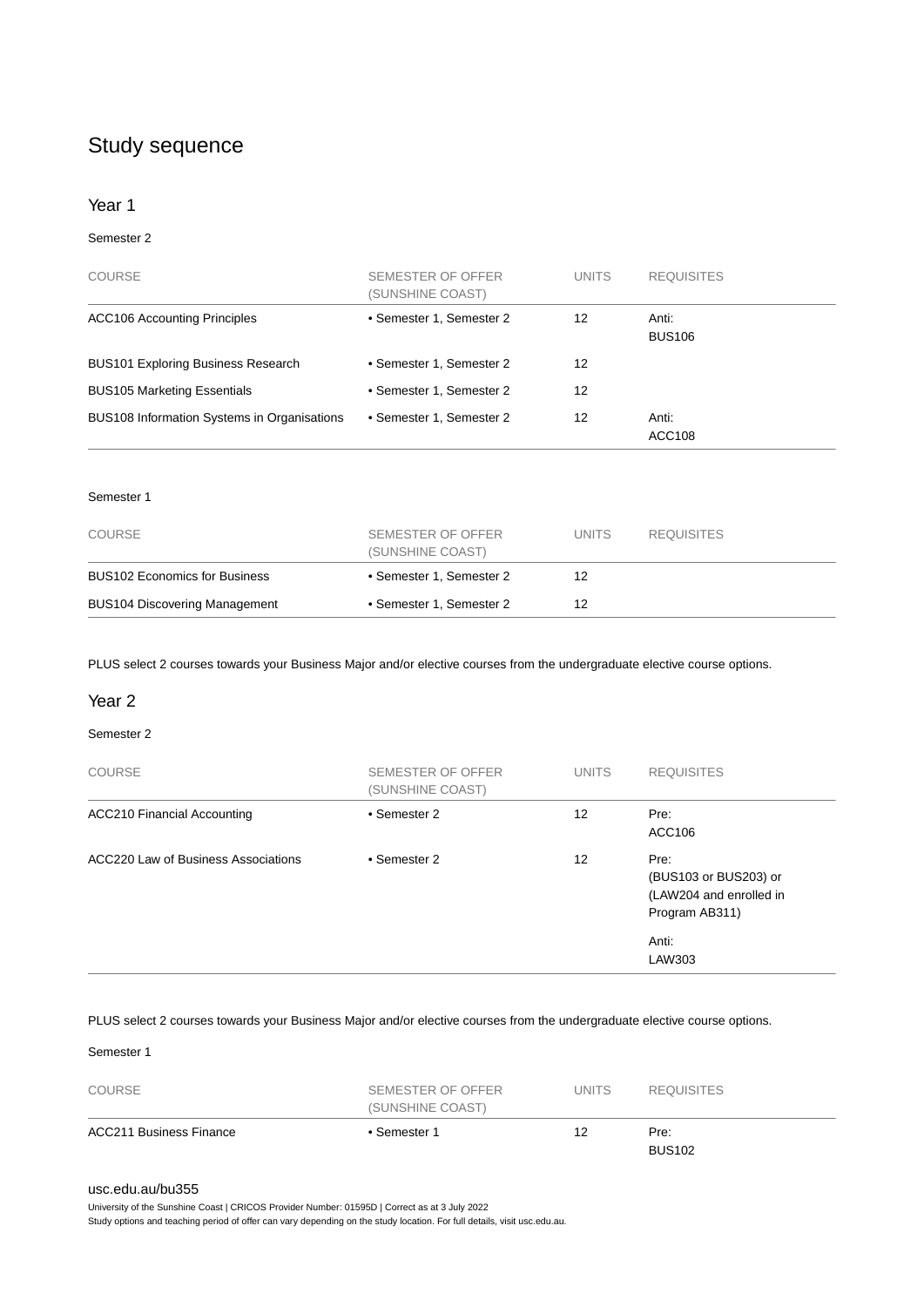PLUS select 2 courses towards your Business Major and/or elective courses from the undergraduate elective course options.

#### Year 3

#### Semester 2

| <b>COURSE</b>                                       | SEMESTER OF OFFER<br>(SUNSHINE COAST) | <b>UNITS</b> | <b>REQUISITES</b>                                                   |
|-----------------------------------------------------|---------------------------------------|--------------|---------------------------------------------------------------------|
| BUS306 World of Work: Your Pathway to<br>Employment | • Semester 1, Semester 2              | 12           |                                                                     |
| BUS320 Business, Governance and Society             | • Semester 1, Semester 2              | 12           | Pre:<br>Completed 144 units in<br>undergraduate business<br>courses |

PLUS select 2 courses towards your Business Major and/or elective courses from the undergraduate elective course options.

#### Semester 1

| <b>COURSE</b>                    | SEMESTER OF OFFER<br>(SUNSHINE COAST) | <b>UNITS</b> | <b>REQUISITES</b> |
|----------------------------------|---------------------------------------|--------------|-------------------|
| <b>ACC221 Company Accounting</b> | • Semester 1                          | 12           | Pre:<br>ACC210    |

PLUS select 3 courses towards your Business Major and/or elective courses from the undergraduate elective course options.

#### Year 4

#### Semester 2

| <b>COURSE</b>                                | SEMESTER OF OFFER<br>(SUNSHINE COAST) | <b>UNITS</b> | <b>REQUISITES</b> |
|----------------------------------------------|---------------------------------------|--------------|-------------------|
| <b>ACC320 Contemporary Accounting Issues</b> | • Semester 2                          | 12           | Pre:<br>ACC210    |
| ACC321 Auditing and Professional Practice    | • Semester 2                          | 12           | Pre:<br>ACC210    |

#### PLUS select 1 course from:

| <b>COURSE</b>                                  | SEMESTER OF OFFER<br>(SUNSHINE COAST) | <b>UNITS</b> | <b>REQUISITES</b>                                                                                                                       |
|------------------------------------------------|---------------------------------------|--------------|-----------------------------------------------------------------------------------------------------------------------------------------|
| <b>BCI300 Work Integrated Learning Project</b> | • Semester 1, Semester 2              | 12           | Pre:<br>Course Coordinator Consent.<br>Completion of 192 units in your<br>degree. At least 6 courses in<br>your major where applicable. |

#### [usc.edu.au/bu355](https://www.usc.edu.au/bu355)

University of the Sunshine Coast | CRICOS Provider Number: 01595D | Correct as at 3 July 2022 Study options and teaching period of offer can vary depending on the study location. For full details, visit usc.edu.au.